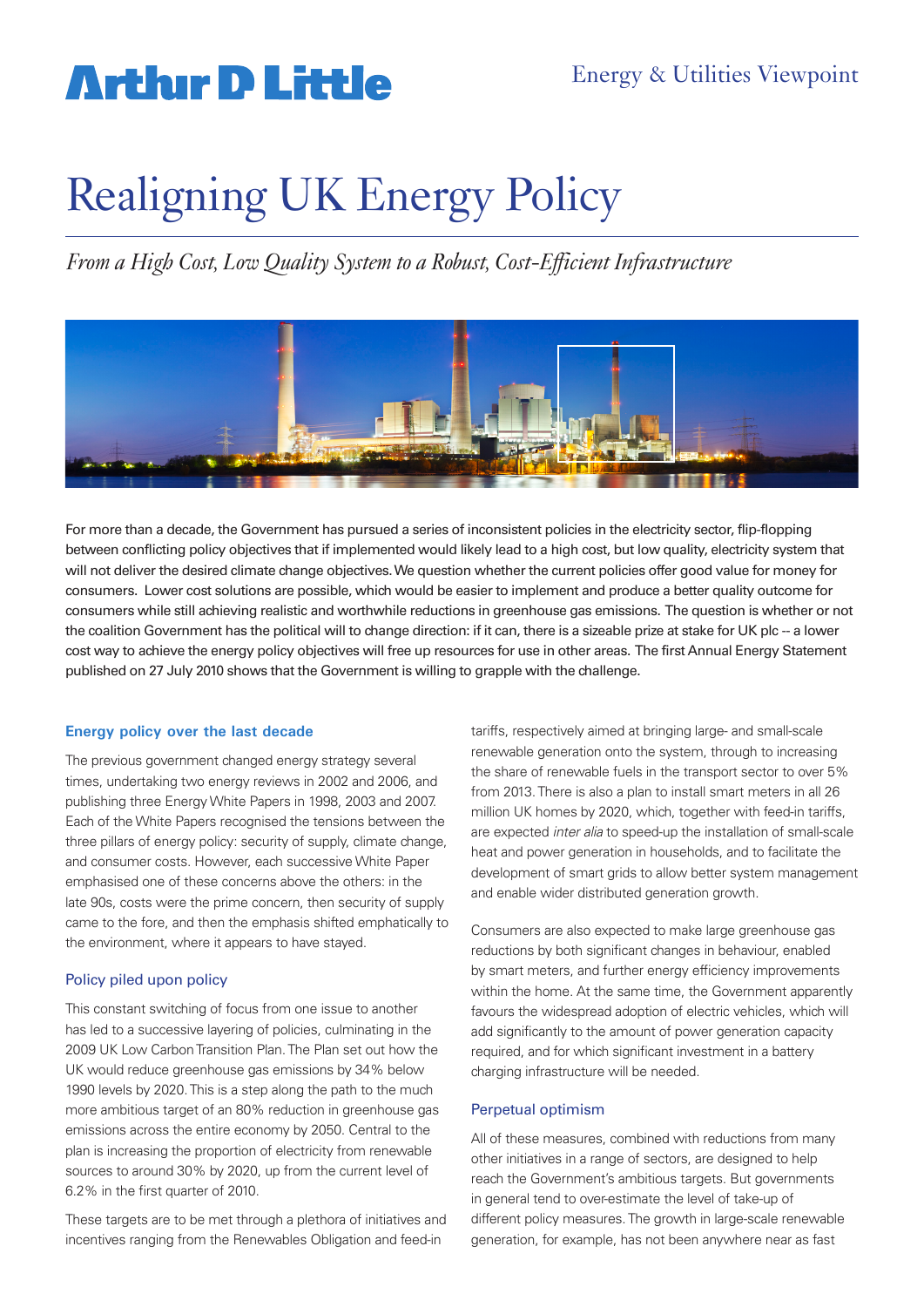## Energy & Utilities Viewpoint

# **Artlur D Little**

as successive government estimates have predicted, and has focused heavily on one technology, namely wind generation. This slow take-up is likely to continue, at least in the near term, and each year that passes without significant construction makes it more and more difficult to reach the 2020 targets. Recent estimates are that 7,000 offshore turbines will need to be constructed between now and 2020, nearly two per day every day of this decade. Even investors in this activity doubt that such a level of activity is achievable.

The rollout of smart meters will also be a Herculean task, with over 2.5 million meters having to be installed every year, from a near standing start, by 2020 at the latest. There is currently not enough capacity to install this number of meters, nor is it clear exactly what these meters will look like because there is, as yet, no agreed standard. It is also worth noting that there are different degrees of "smartness" in meters. They can range from meters that display real-time energy usage, to meters that allow two-way communication, enabling price signals to be sent to consumers or remote signalling of appliances to turn off during periods of high demand and high prices. It is not clear which level of "smartness" will be installed, although Ofgem proposes two-way communication as a minimum.

Again, there is an implicit assumption by policy makers that a large shift in consumer behaviour will occur once smart meters are installed e.g. responding to price signals and turning off appliances at times of high demand. However, there is little evidence that this will occur to anywhere near the expected degree: pilot studies may not reflect the real world. If parallels can be drawn, they would be with consumer switching behaviour in the face of energy market liberalisation. The UK has one of the highest rates of consumer energy switching, yet in a July 2008 survey Ofgem found that 44% of electricity and 40% of gas customers had never switched supplier, and that a further 44% of electricity and 31% of gas consumers had only switched once. This is despite high-profile advertising campaigns by retailers setting out how much money consumers could save, and very simple processes for switching, facilitated by internet sites.

#### **No such thing as a free lunch**

Despite the level of uncertainty as to how well these measures will deliver carbon reductions, one thing is certain: they all cost a lot of money. Money is being spent not only directly on the measures mentioned above, but also indirectly through investment required to enable these greenhouse gas objectives to be achieved. One obvious example is the necessary upgrading of the electricity transmission system to accommodate more wind power, both on-shore and off-shore.

But the additional investment for wind power does not stop there. With wind being an intermittent form of generation, there needs to be a high degree of redundancy and flexibility in the remaining generation fleet to allow for fluctuations in output. Currently, this

is provided principally by flexible coal-fired generation capacity. However, much of this capacity is being phased out soon, with some 8.5 GW of coal and 4 GW of oil plant closing in 2015 at the end of the EU Large Combustion Plant Directive opt-out period. This at a time when, if there is a significant increase in wind generation, more flexibility will be needed.

One of the cleaner ways of providing this flexibility is with new gas turbines, built specifically to fill this gap. But again the money does not stop there. It is not necessarily just a simple case of building gas-fired peaking plant. A significant increase in these might require further investment in the gas network to allow it to deliver large volumes of gas for relatively short periods of time. This could mean not only upgrading the gas network, but also building more gas storage capacity.

And then of course there is the expected investment in nuclear generation (to replace the significant capacity of nuclear closures due over the next 10 years, let alone increasing the share of nuclear generation) as well as plans to get coal-fired generation plant (including carbon capture and storage (CCS), if and when proven) up and running, at least at a demonstration level.

All these investments add up to a huge amount of finance being required. A recent estimate put total energy investments required over the next decade in generation, grid and energy efficiency programmes at £265 billion<sup>1</sup> or around £450 per year for every man, woman and child living in the UK. This at a time when the UK is struggling to recover from recession and when access to funds is much tighter than it has been over the last decade.

The high cost of wind power compared to gas-fired generation plant can easily be demonstrated using public data. For instance, Centrica, a major investor in both wind- and gas-fired generation, has published figures for its recently completed 885 MW Langage plant, which cost around £400 million<sup>2</sup>, or £450/ kW, and for its 270 MW Lincs wind power project, which is estimated to cost £750 million<sup>3</sup> or £2,800/kW. In this example, the unit capital cost of the wind power project is over six times that of the gas-fired project. The figures look even worse when calculated on an effective capacity basis. A CCGT (Combined Cycle Gas Turbine) would expect to be available to generate over 90% of the time, increasing its cost of effective capacity to £500/kW. A wind plant, by contrast, might expect to be available to generate (at best) 30% of the time, lifting its cost of effective capacity to £9,300/kW, over 18 times the cost of a CCGT. These figures obviously do not address the greenhouse gas impact, nor do they account for the cost of fuel, but they do highlight the scale of the cost differences that exist.

<sup>1</sup> Source: http://www.policyexchange.org.uk/images/publications/pdfs/ Delivering\_a\_21st\_Century\_Infrastructure\_for\_Britain\_-\_Sep\_\_09.pdf. By way of comparison, between 1998 and 2009, power investment was £77 billion. 2 http://www.centrica.co.uk/index.asp?pageid=39&newsid=950

<sup>3</sup> http://www.centrica.co.uk/index.asp?pageid=39&newsid=1921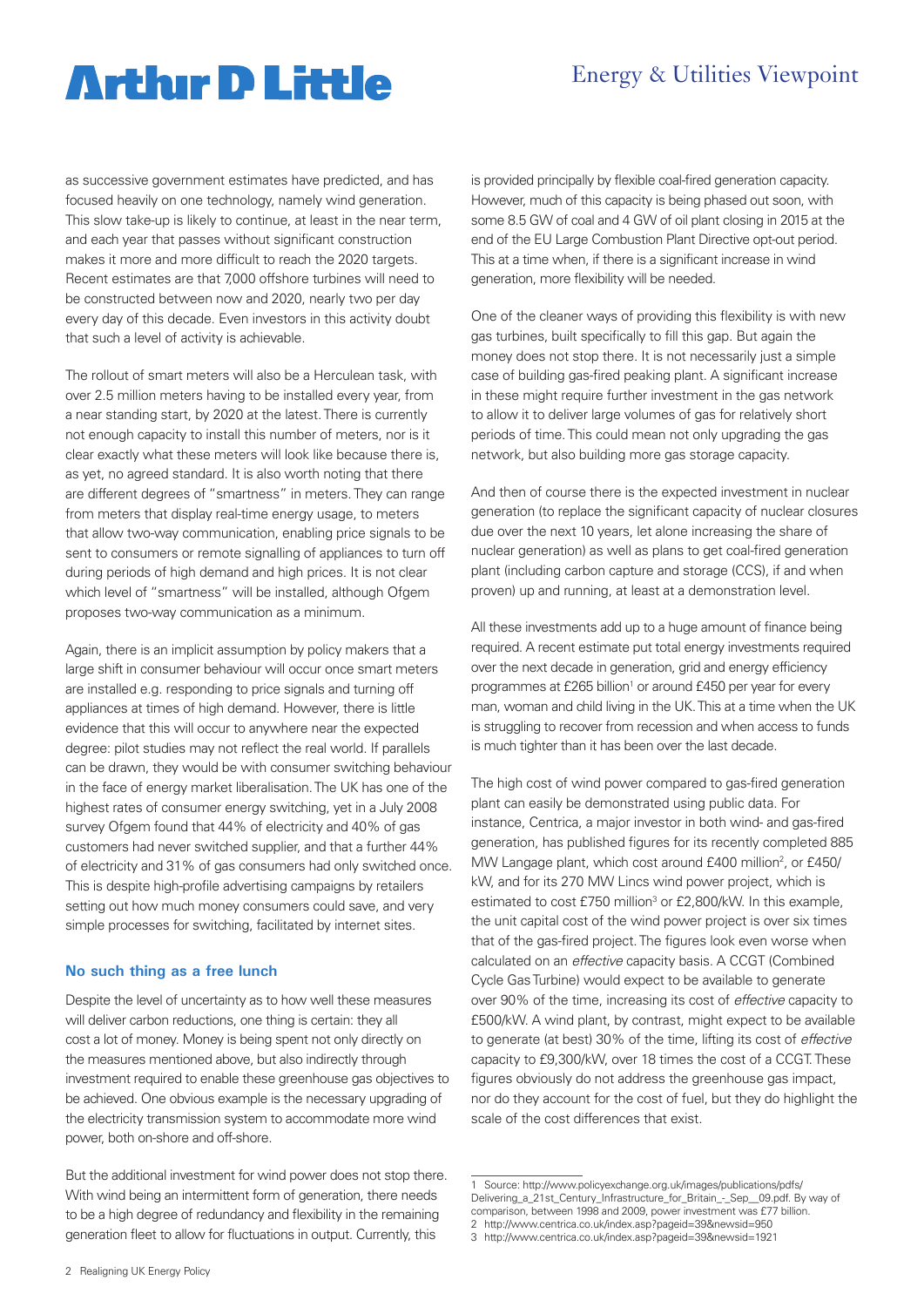# **Arthır D Little**

## Energy & Utilities Viewpoint

There are also no quarantees that this huge investment will actually lead to the desired greenhouse gas reduction and security of supply outcomes that are hoped for. Indeed, Ofgem's Project Discovery shows that, within their scenarios of *"diverse, but plausible and internally consistent futures",* there are high degrees of uncertainty: *"energy supplies can be maintained, but the analysis continues to expose real risks to supplies, potential price rises and varying carbon impacts over the medium term."*

### **Balancing the three wobbly legs of energy policy**

Current policies do not appear to be balancing the three pillars of energy policy: security of supply, environment and cost. It should not merely be a case of reducing greenhouse gas emissions at any price. Policy makers need to look at the £/tonne of greenhouse gas avoided and the total £/MWh cost of electricity supplied, as well as the overall impact of policy decisions on security of supply measures. Only by assessing and balancing these elements can we achieve a "best value for money" energy system.

The last Government's own data demonstrate that wind power is a more expensive method of reducing greenhouse gas emissions (and a more expensive way of producing electricity) than many other options, with energy efficiency investments (e.g. better home insulation, etc) being the most cost effective carbon-reduction solution, and nuclear generation also being more cost-effective than wind power. The chart below is taken from the 2007 Energy White Paper, and shows in ascending order of cost of abated carbon a variety of measures which could be taken (see figure 1).

Current policies put the environment above everything else. Continuing down this path will lead to a high-cost, low-quality solution. It is clear that a complete rethink and realignment of policy is required. A change in Government, coupled with a recession-induced reduction of energy demand, provides a fresh opportunity to pause and to reconsider UK energy policy.

Early signs are that the coalition Government intends to maintain or even increase the targets for greenhouse gas emission reduction, perhaps spurred on by recent data that suggests that considerable progress in emission reductions has already been achieved. But a significant amount of the reduction is recession-induced, and emissions may well increase as the economy recovers.

What is really needed now will be a bitter pill for many to swallow: a slow-down in the drive for low carbon solutions. But only by pausing for reflection now can the Government form a considered and stable energy policy, fit for the future: an energy policy that does not risk costing a lot yet delivering little. This will allow us to see if other technology options are likely to be viable, for example clean coal (with CCS) and the next round of nuclear investment. It also gives industry time to reach consensus on technology issues, such as common smart meter standards. In re-assessing the situation now, the Government can help the UK avoid making costly investment decisions that may end up having relatively short shelf lives. A better mix of investments, delivering the same emissions reductions at lower overall cost, is achievable.